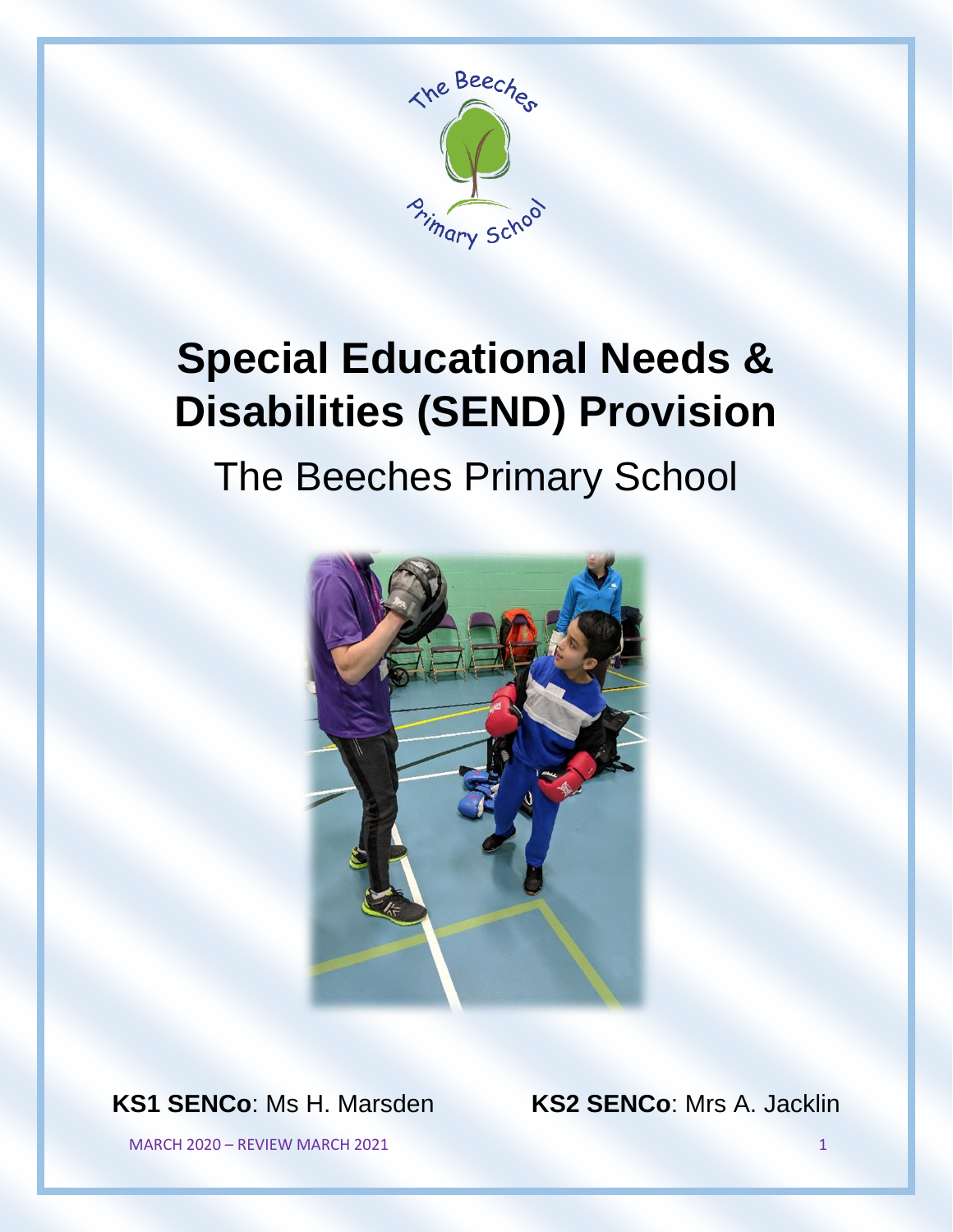### **How does The Beeches identify children with special educational needs and/or disabilities (SEND)?**

It is the responsibility of all class teachers to provide high quality first teaching, which is differentiated to meet the needs of all pupils. With reasonable adjustments, all children will fulfil their potential.

Concerns can be raised by parents/carers, teachers, or the pupil's previous school relating to:

- Lack of progress
- Poor test scores
- Change in the pupil's behaviour
- A pupil asks for help

If a child is not making adequate progress despite reasonable adjustments through a differentiated curriculum, intervention and personalised learning targets, the class teacher will then make a referral to the **Special Educational Needs and Disabilities Coordinator** (SENCo). Together they will collate information about the pupil's progress and consider whether special educational provision is required. If regular meetings with parents/carers and children are required, they will take place and other agencies may become involved with consent of parents/carers.

#### **How can I raise concerns about my child's progress?**

You should talk to the child's class teacher as a first point of contact who will, if necessary, arrange for you to speak with the SENCo. Appointments can be made by emailing [office@beeches.peterborough.sch.uk](mailto:office@beeches.peterborough.sch.uk) or ringing 01733 209877.

#### **SENCOs: Reception and KS1 Ms Marsden & KS2 Mrs Jacklin.**



*FAIR ISN'T EVERYONE GETTING THE SAME THING… FAIR IS EVERYONE GETTING WHAT THEY NEED TO BE SUCCESSFUL.*

MARCH 2020 – REVIEW MARCH 2021 2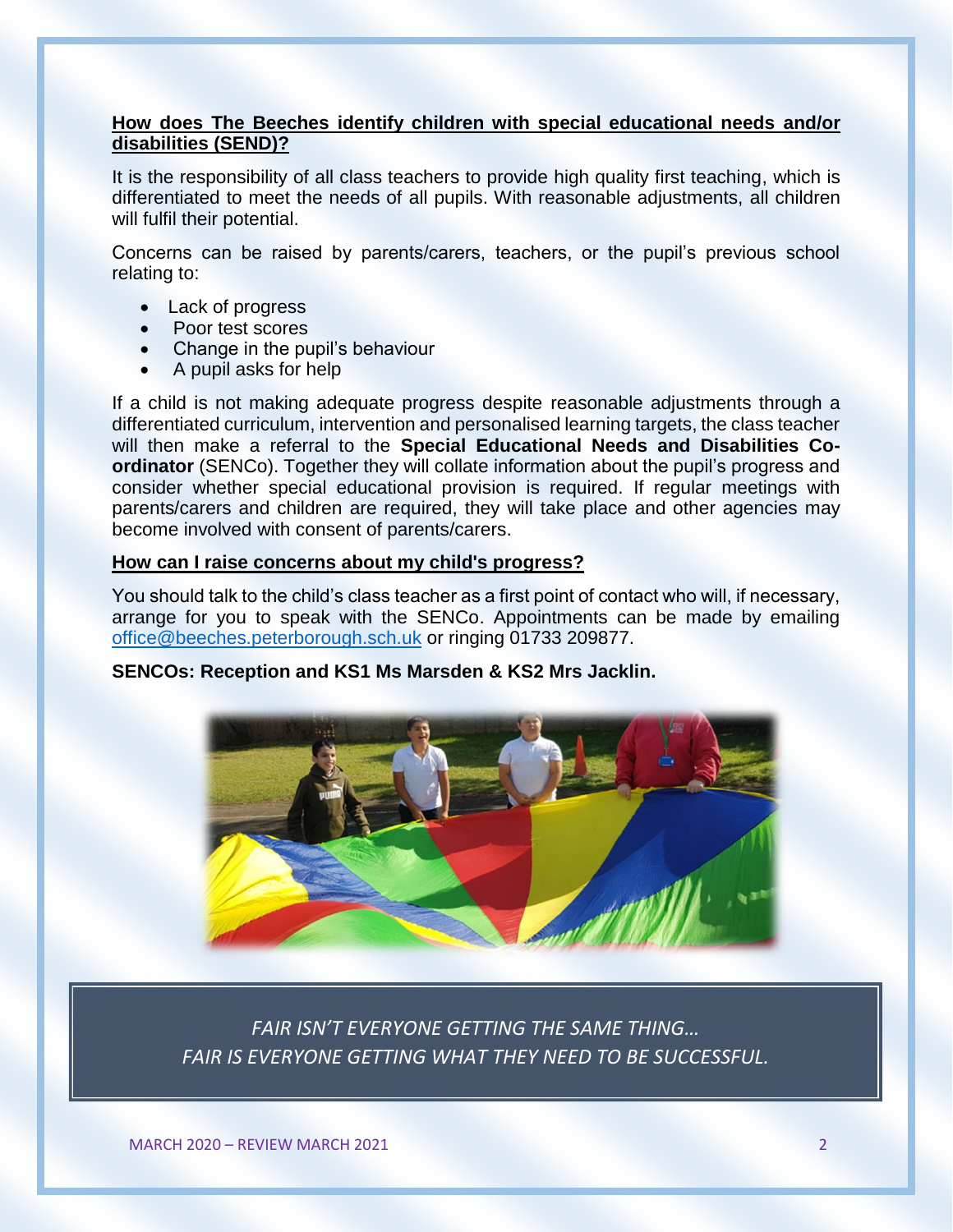# **How do we support pupils with Special Educational Needs?**

# **What kinds of needs can The Beeches provide for?**

At The Beeches we want to include all children and support pupils with a range of special educational needs, with varying degrees of complexity.

We support children with the following areas of need:



\* **Communication and Interaction** (such as: Speech and Language difficulties and Autistic Spectrum Disorders)

\* **Cognition and Learning** (such as specific literacy/ numeracy difficulty and conditions such as: dyslexia, dyscalculia and dyspraxia)

\* **Social, Mental and Emotional Health** (such as anxiety or depression, eating disorders or disorders such as: attention deficit disorder or attachment disorder)

\* **Sensory and/or Physical** (such as: visual or

hearing impairment and children with medical needs).

## **Who will explain my child's SEND support to me and my child?**

The class teacher and the SENCo.

## **Which school staff will work with my child?**

- Class teacher,
- Teaching assistants,
- Family support worker,
- SENCo,
- In some instances, after attaining parental consent, professionals from outside agencies.

## **How does the school monitor the effectiveness of its provision?**

- Meetings between SENCo and teachers (individually and in teams)
- Progress meetings with the senior leadership team
- Observations in classrooms
- Data analysis
- Discussions with the named SEND governor
- Discussions with parents/carers

#### **What role do governors play in monitoring the school's SEND provision?**

Our named SEND governor is Fiona Yardley, her role is

- To ask questions about what we do and how effective it is
- To monitor school practice, impact and procedures relating to SEND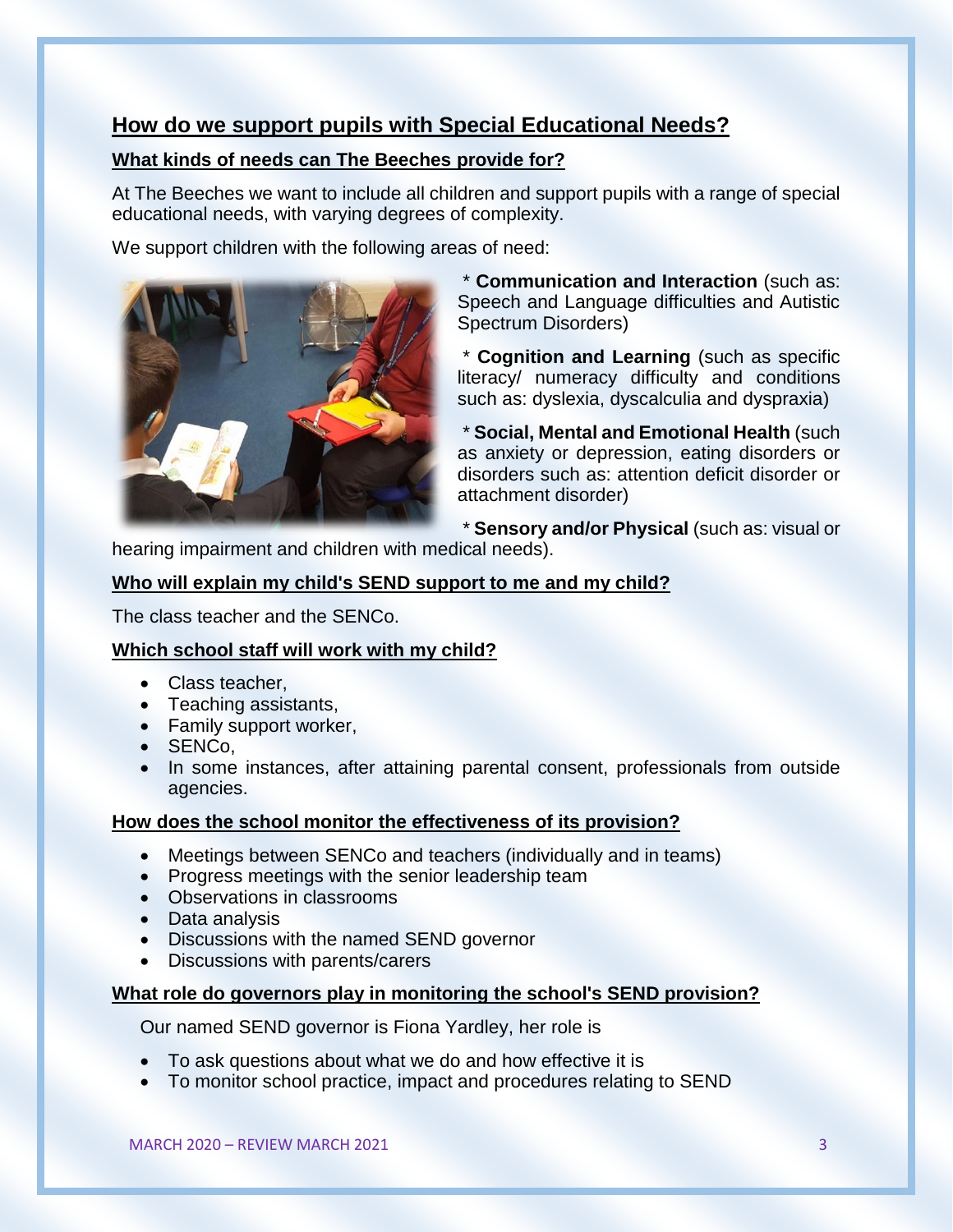#### **How do we adapt/differentiate our curriculum to suit pupils with SEND?**

All teachers differentiate the curriculum using reasonable adjustments to meet the needs of every child in their class. Activities can be differentiated by small groups and/or individually, when required.

Individual approaches and strategies are employed when necessary to support learning for specific children. Teaching assistants work alongside the class teacher to support children individually or in small groups and to facilitate the class teacher working with specific children.

Children who require further support are supported by the class teacher, with support from the SENCo. If external specialist support is required, staff will be supported to implement the recommendations and programmes suggested by specialists.

#### **How can parents/carers give feedback?**

- Speaking to your child's class teacher
- Attending parent/carers evening
- Parent questionnaires
- During Annual Reviews
- **SEND Coffee afternoons**
- Making an appointment with the SENCo

#### **When will I be able to come into school to discuss my child's progress?**

Parents/carers are welcome, at any time, to speak with their child's class teacher or to make an appointment with the SENCo.

#### **How can parents become involved in planning for their child?**

We strongly believe in working in partnership with parents/carers and children.

- Parents/carers are invited into school for termly parents/carers evening, during these meetings the class teacher will share progress, attainment and progress
- As a school, we actively seek parental advice and views on how best to support your children
- During planning and review meetings
- Making an appointment to meet with their child's class teacher and/or SENCo.

#### **What opportunities will my child get to contribute their views?**

- School council
- Discussing their progress and needs with their class teacher
- Sharing their views with the leadership team during observations
- Speaking with school governors during their regular visits
- Pupil voice interviews with SENCo termly
- Use of One Page Profiles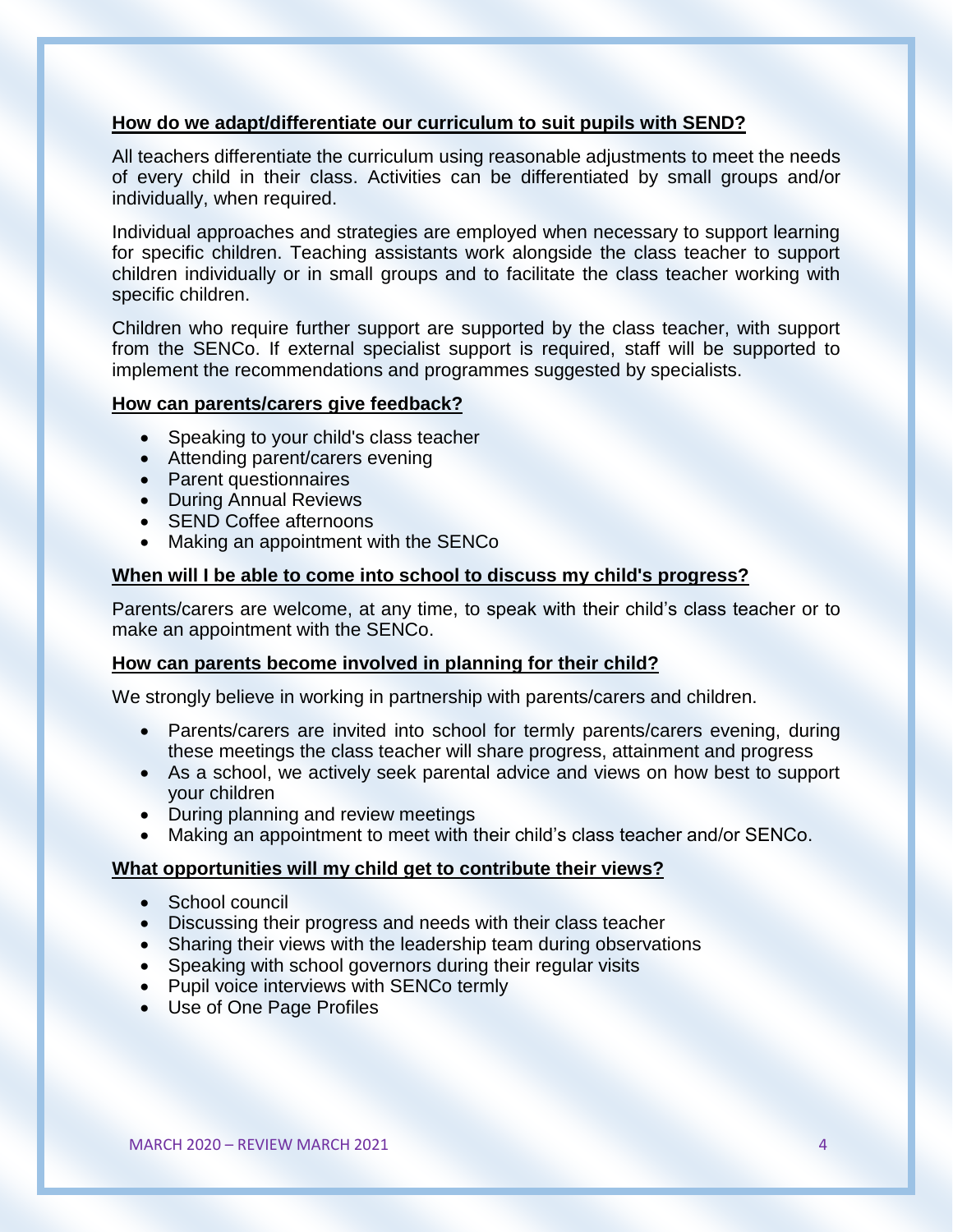# **How do we support pupil's general health and wellbeing?**

## **What pastoral, medical and social support is offered to children and their families?**

- A whole school ethos which supports and understands pastoral, social and medical needs
- Access to the School Nursing Service
- Personal, Social and Health Education in the classroom and through assemblies
- Access to a Family Support Worker
- School behaviour and anti-bullying policies
- Early Help Assessments
- Qualified first aiders
- Extracurricular clubs and activities
- Access to Emotional Literacy Support intervention
- Access to Forest School provision
- Regular adapted Sports events
- Care plans for children requiring medical support
- Access to counselling from Kooth (Year 6 only)
- Play Therapist

Children can contribute their views through:

- School council
- Pupil voice interviews
- One Page Profiles

# **Which specialist provision is available for my child?**

| <b>Cognition and Learning Interventions</b>          | <b>Sensory and Physical Interventions</b> |
|------------------------------------------------------|-------------------------------------------|
| 1:1 support with TA within class                     | • Sensory circuits                        |
| Smaller targeted core subject<br>$\bullet$           | <b>Occupational Therapy</b><br>$\bullet$  |
| groups                                               | Physiotherapy<br>$\bullet$                |
| • First Class Number                                 | • Fine motor skills including Write       |
| <b>Precision Teaching</b>                            | from the Start                            |
|                                                      |                                           |
|                                                      |                                           |
| Social, Emotional and Wellbeing                      | Communication and Interaction             |
| Interventions                                        | Interventions                             |
| <b>Family Support Worker</b>                         | Speech and Language<br>$\bullet$          |
|                                                      | Interventions                             |
| <b>Play Therapy</b><br><b>Forest Schools</b>         | Social skills group<br>$\bullet$          |
|                                                      | <b>Forest Schools</b><br>$\bullet$        |
| <b>Emotional Literacy Support</b><br>You are Awesome | <b>PECS</b>                               |

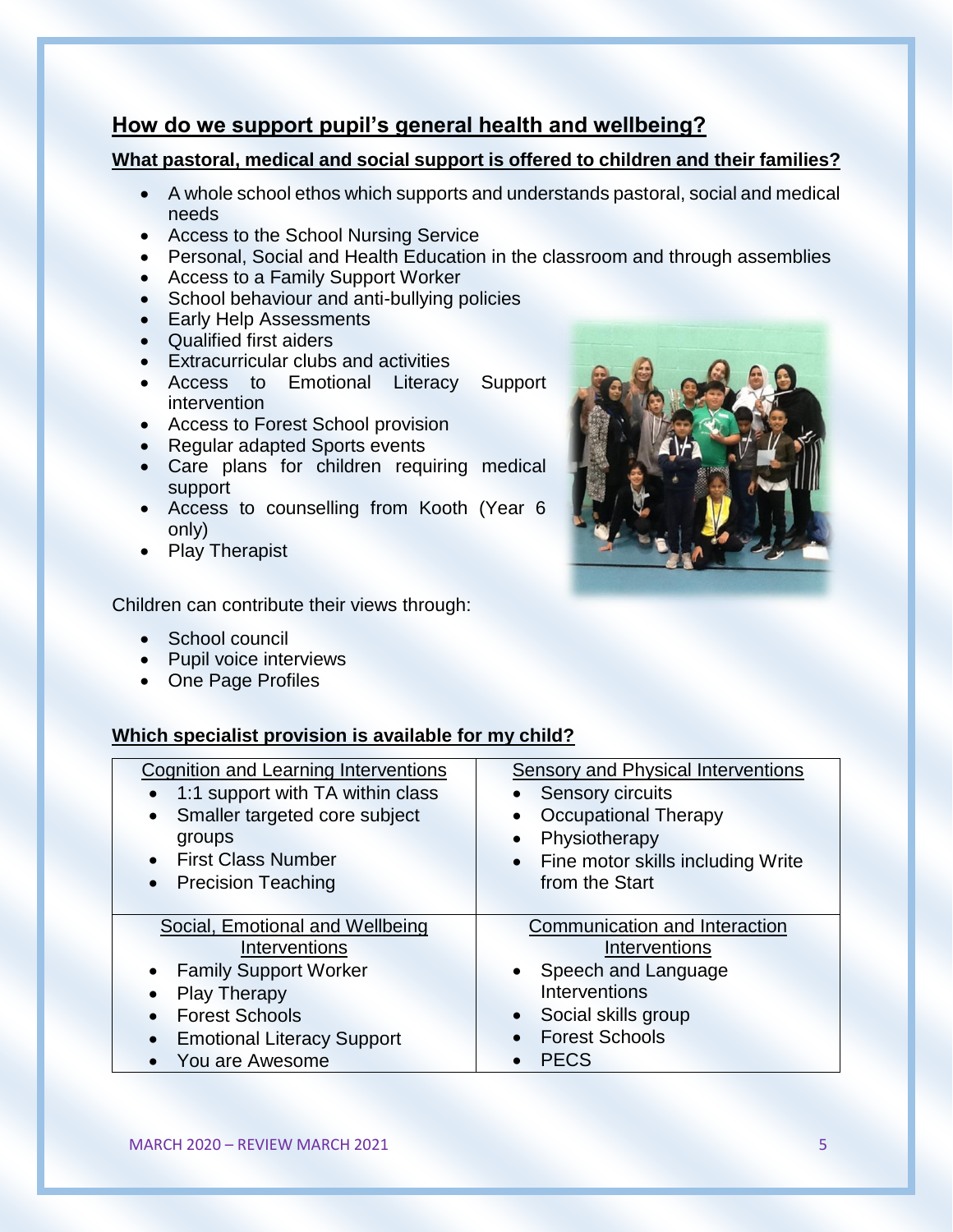#### **What specialist staff are employed by the school?**

Our staff are regularly trained in the following areas:

- Safeguarding
- First Aid
- Specific training for individual needs, e.g. Speech and language difficulties

Some staff have training in the following areas:

- Emotional Literacy Support
- Specific Speech and Language support
- Forest Schools
- Autism

#### **What services does the school access?**

The Beeches accesses the following services:

#### **Provided by the Local Authority**

- Autism Advisory Teachers
- Parent Partnership Officer
- Pupil Referral Service
- Children's Social Care
- Early Help Team
- Local Authority SEND team
- Sensory Support
- ADHD outreach

#### **Provided by the Cambridgeshire and Peterborough Health Trust**

- Speech & Language Therapy
- Physiotherapy
- Occupational Therapy
- School Paediatrician
- School Nurse

#### **Provided by Independent/Private Services**

- Behaviour Support
- Educational Psychology
- Play Therapy
- Families First
- Kooth counselling

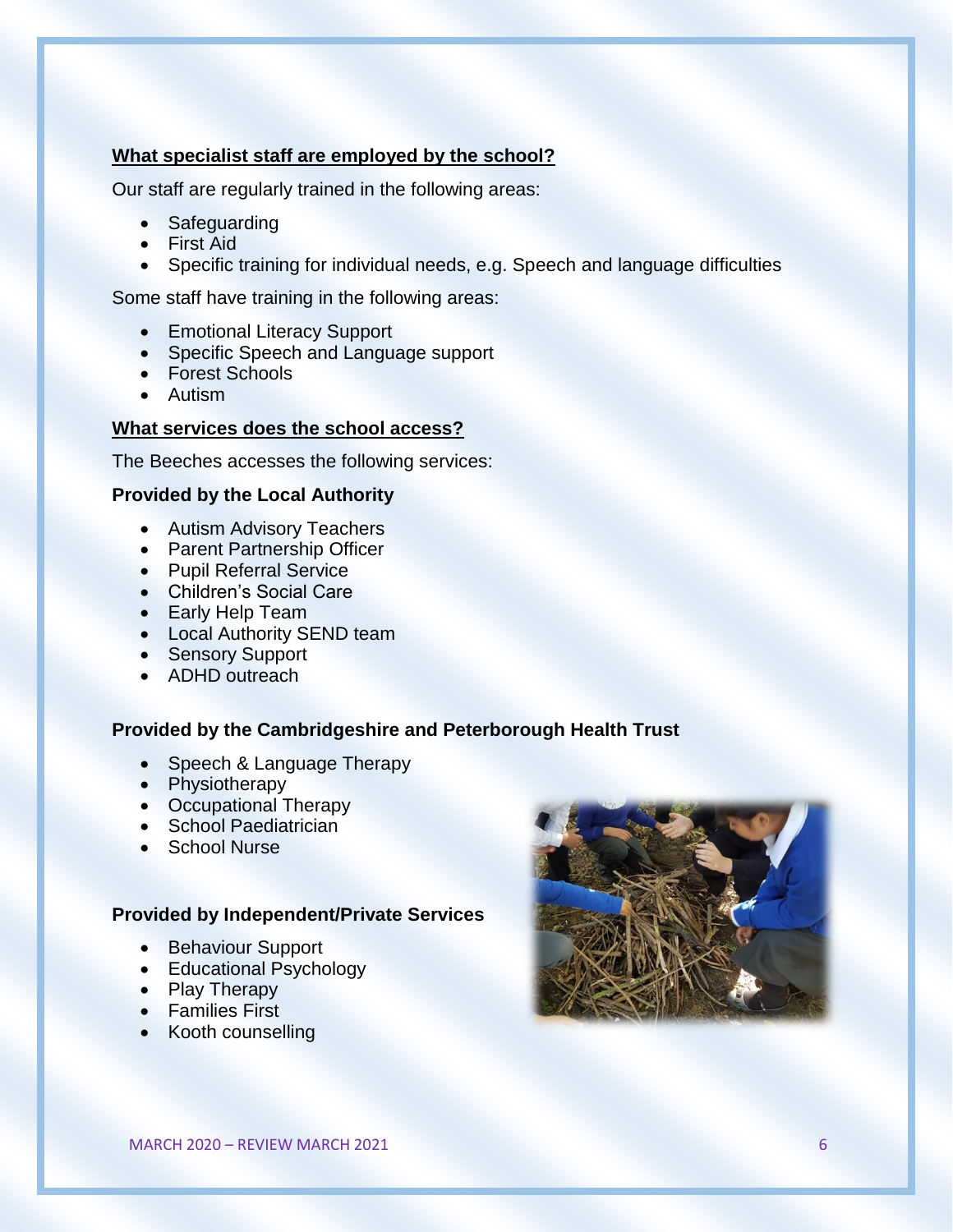# **What do we do to help pupils access our school and its facilities?**



To ensure that all children can access our school we will provide:

- Activities planned to suit individual needs
- Disabled toilets

Wheelchair access at every entrance and lift to first floor

- Resources such as sloping boards,
- pencil grips, etc
	- Adaptations to the curriculum and

support provided to suit individual needs

• [Accessibility policy](https://www.beeches.peterborough.sch.uk/page/?title=Accessibility%26%23160%3B&pid=214) which can be found on The Beeches Primary School website

Activities and school trips are available to all, including residential trips, by ensuring risk management considerations are undertaken and procedures are put in place to include all children. If a health and safety risk assessment suggest that an intensive level of 1:1 support is required, a parent/carer may also be asked to accompany their child.

#### **How do we support transition to and from our school?**

The following arrangements help children and their parents/carers to make successful transitions:

- Transition meetings for the current setting, new setting, SENCo and parents/carers
- School staff visits to see child in preschool setting
- Home visits before children start school
- School staff to visit secondary schools with individual or groups of children
- Secondary school staff to visit our setting to meet with children
- Multi agency transition meets are arranged for children with high needs
- Annual Reviews ensure that parents/carers are involved in planning their children's education
- At least 3 meetings, termly, between class teacher, key adults, parents/carers in person
- Regular communication by telephone

*A CHILD IS LIKE A BUTTERFLY, SOME CAN FLY HIGHER THAN OTHERS. WHY COMPARE ONE TO THE OTHER? EACH ONE IS DIFFERENT. EACH ONE IS SPECIAL. EACH ONE IS BEAUTIFUL.*

MARCH 2020 – REVIEW MARCH 2020 – REVIEW MARCH 2020 – REVIEW MARCH 2020 – REVIEW MARCH 2020 – REVIEW MARCH 2021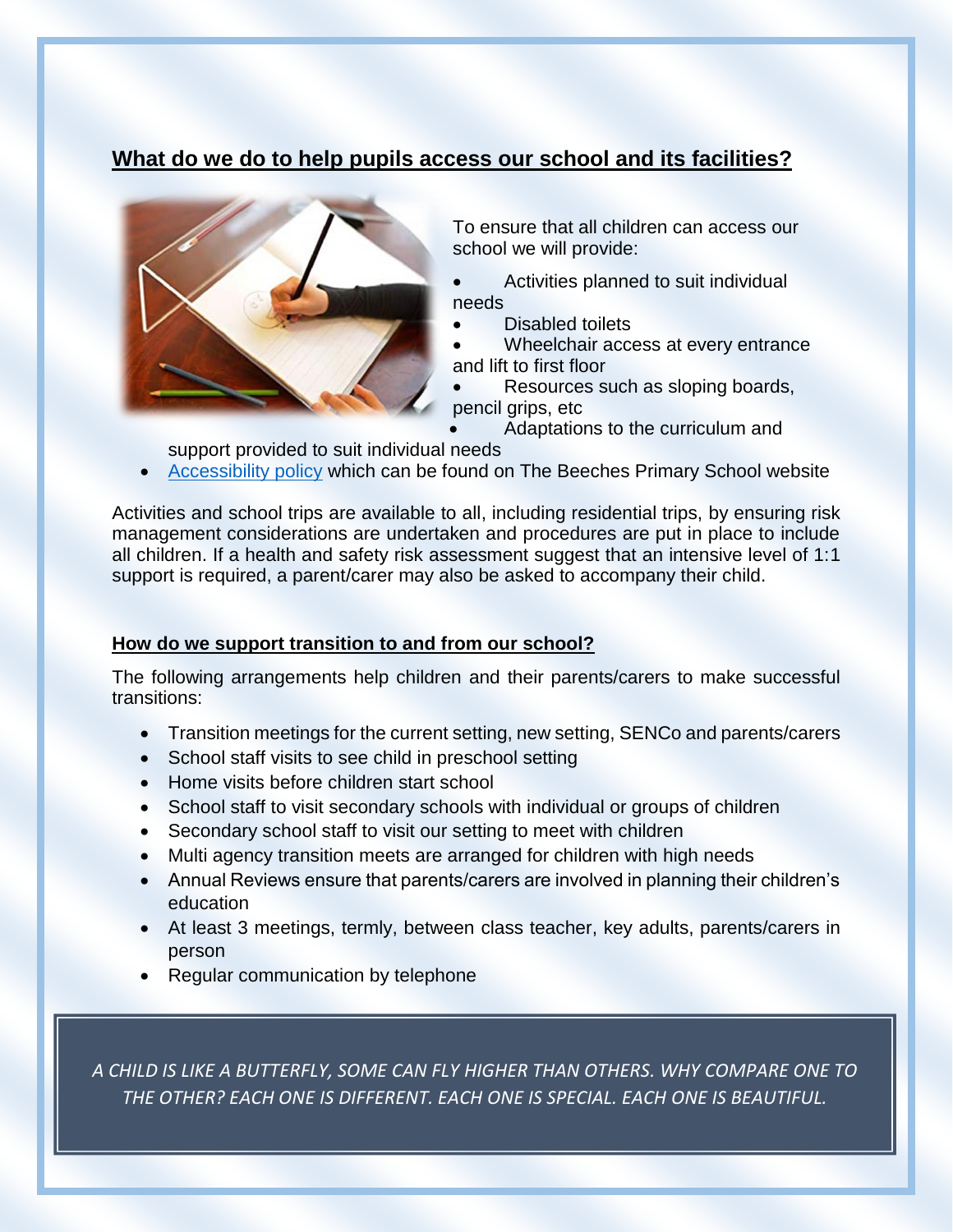# **How do we allocate resources to SEND pupil at our school?**



#### **How is the SEND budget allocated?**

By the current needs in the school which is approved by governors.

#### **How is funding matched to SEND?**

- Resources needed for the needs of the current cohort
- Cost of providing adults for 1:1 support and interventions
- Individual needs of the child.

#### **How can parents/carers become involved in making decisions about resource allocation?**

Meetings to consider whether needs are being met including attending Annual Reviews and SEND coffee afternoons.

#### **Who can I contact for information, including making complaint?**

If you wish to discuss your child's educational needs or are concerned, please contact one of the following:

First point of contact is your child's class teacher. These concerns will be shared with the appropriate SENCo either Ms Marsden or Mrs Jacklin.

Other people at The Beeches who might be contacted include:

- Deputy Head teacher Mr Fisk
- Head Teacher Mr Smith

If you still feel your matter has not been resolved, you can make an appeal to the school governors by [clicking here.](https://www.beeches.peterborough.sch.uk/form/?pid=51&form=16)

#### **External services**:

- **SEND Information Advice Support Service** Tel; 01733 863979 Email; [pps@peterborough.gov.uk](mailto:pps@peterborough.gov.uk)
- **The Parent Partnership Officer (PPO**), provides information, advice and support to parents/carers of children and young people with special educational needs. The PPO is keen to ensure that parents/carers' views are taken into consideration and will support parents/carers to enable this to take place

• **Educational Psychology Open Access Consultation Service** – Tel. 01733 863689 please call for an appointment.

<sup>•</sup> [Local Offer](https://fis.peterborough.gov.uk/kb5/peterborough/directory/localoffer.page?familychannel=8)